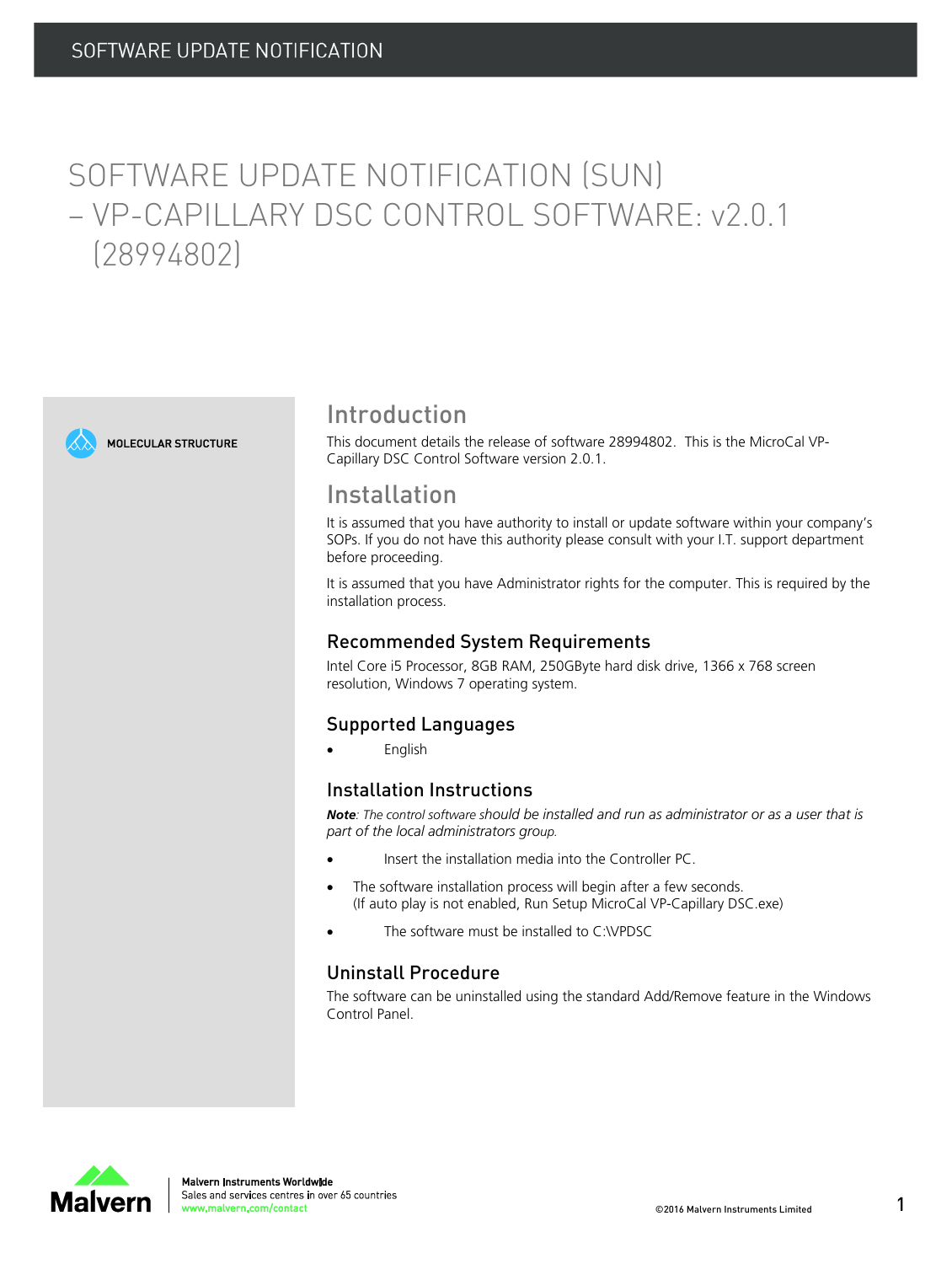# New Features

#### Feature

Excel Tray Setup: the units of concentration are now provided

A tooltip message has been added with the Warm up option.

The software now allows for unique prescan and postscan thermostat times to be programmed in a run.

Linear cooling is an option for Manual mode.

# Fixed issues

#### **Issue**

The Excel Tray Setup scan rate maximum is now the same as the control software (300/hr).

The run does not start if T1> T2

The warm up mode performs a 20 minute thermostat at Scan 1's Final Temperature (T2) before loading the first sample. The warm up mode defaults to off. However, the user selection is saved. A message is displayed in the status bar to alert the user of the Prescan wait. A tooltip is displayed that explains the warm up mode.

The cursor [position] is not moved when typing a filename.

# Known Issues

#### Issue

The Post Run Valve Rinse rinses the valve and leaves the cells filled. The Post Run valve rinse should never be disabled. The Disable Post Run Valve Rinse checkbox should be unchecked. The Post Run Valve rinse solution shall be water and never detergent.

A setup file (\*.pl2) can only be loaded after the Clear Samples command.

The Tray Setup Excel file can only be loaded to an empty tray

The user cannot update the #rescans after the run has started.

The Quick Add feature can only be used on an empty tray.

Microsoft Excel 2010 or greater and Microsoft Access runtime 2010 must be installed.